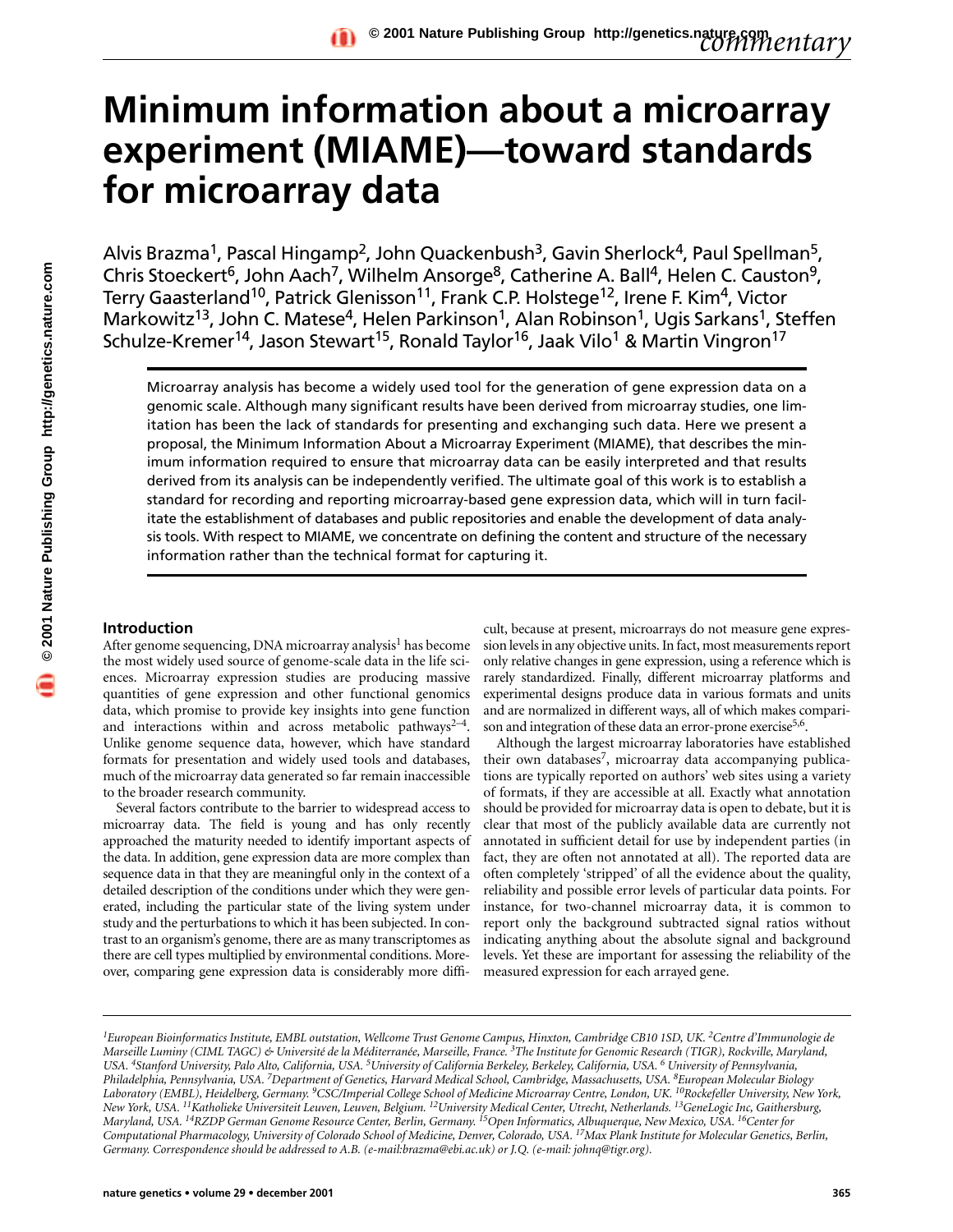

It is widely acknowledged that there is a need for public repositories for microarray data<sup>8,9</sup>, whose functions would include providing access to supporting data for publications based on microarray experiments. Such repositories are under development by the National Center for Biotechnology Information (which has developed the Gene Expression Omnibus), the DNA Database of Japan, and the European Bioinformatics Institute (which has developed ArrayExpress); however, it is less clear exactly what information should be stored in such databases. Should databases store raw microarray scans (images), or is one final summary scalar per array element (such as one green/red ratio per spot for two channel platforms) sufficient? Or should some intermediate data, such as the complete output from a particular image analysis software package, be used instead? And should this be reported as 'raw' data or should it be normalized? What information about the experimental set-up should be required? And how should the array elements (printed spots or features) be annotated to facilitate an understanding of the experimental results?

The precise nature of the information to be stored will be dictated by the function of the particular database or repository. If the unique goal of the database is to archive supporting data for published experiments, it can be assumed that the publications themselves will provide information explaining the database entries. It may be argued that it can be left to peer review to ensure that a particular publication together with the respective database entry contains the information that is necessary to verify and reproduce the experimental results. It is unlikely, however, that such a system could be effective or scalable. Moreover, the value and usefulness of such a nonstandardized database would be considerably limited. For instance, it would be difficult to use the database for high-throughput automated data analysis or mining. The experience of the sequence databases over the past decade unequivocally demonstrates the strategic importance of structured, consistent annotation applied early in the process of data generation.

We believe that it is necessary to define the minimum information that must be reported, in order to ensure the interpretability of the experimental results generated using microarrays as well as their potential independent verification. Here we propose a document called MIAME, the Minimum Information About a Microarray Experiment, as a starting point for a broader community discussion. To make the task more manageable, we focus on microarray-based gene expression data, which arguably cov**Fig. 1** Conceptual view of gene expression data. The model has three parts: (i) gene annotation, which may be given as links to gene sequence databases, (ii) sample annotation, for which there currently are no public external databases (except the species taxonomy) and (iii) the gene expression matrix, in which each position contains information characterizing the expression of a particular gene in a particular sample.

ers the most popular applications of microarray technology. We believe that the adoption of such a standard will facilitate the establishment and usefulness of microarray databases. MIAME should also prompt microarray manufacturers and software producers to develop adequate microarray laboratory information management systems (LIMS), enabling the production and capture of MIAME-compatible primary data at the bench.

The idea of having a defined minimum standard for information associated with experiments is not new to life sciences. A similar mode of operation has been adopted by the macromolecular structure community (see, for example, http://msd.ebi.ac.uk/), where most journals require submission of a well-defined minimum of raw data associated with publications. Not unlike crystallography data, those generated by microarray experiments are usually of a size and complexity that are meaningless to the general research community unless a minimum defined standard states what data are sufficient to support and verify conclusions.

Over and above representation of expression measurements, MIAME addresses the need for the comprehensive annotation necessary to interpret the results of microarray data. It is platform-independent but includes essential evidence about how the gene expression level measurements have been obtained. The first version of a MIAME document (MIAME 1.0) was recently completed and is used here as the basis for this discussion (Web Note A). A glossary of terms (Web Note B) and an example of a MIAME-compliant description of an experiment (Web Note C) were prepared to facilitate discussion of the proposed standard. MIAME is being developed by the Microarray Gene Expression Database group (MGED; http://www.mged.org/), a grass-roots movement to develop standards for microarray data<sup>5</sup>. MIAME 1.0 was approved in the MGED 3 meeting in Stanford University on 28–31 May 2001. It should be noted that MIAME does not specify the format in which the information should be provided, but only its content. A technical data format to capture microarray information in a form that includes MIAME requirements is being developed in a collaborative initiative coordinated by the Life Sciences Research Task Force of the Object Management Group (OMG) and, in fact, is well under way.

#### **Gene expression—a conceptual view**

A collection of gene expression data can be viewed abstractly as a table with rows representing genes, columns representing various samples and each position in the table describing the measurement for a particular gene in a particular sample (Fig. 1). We call this table a gene expression matrix*.* In addition to the matrix, a description of a microarray experiment should also contain information about the genes whose expression has been measured and the experimental conditions under which the samples were taken. The information required to describe a microarray experiment can be divided conceptually into three logical parts: gene annotation, sample annotation and a gene expression matrix (Fig. 1).

Ideally, we would like to measure amounts of gene expression in natural units, such as mRNA copies per cell<sup>10</sup>, and to have an error estimate or reliability indicator such as the standard deviation (s.d.) associated with each value. There are a number of experimental challenges, however, that make direct measurement of gene expression difficult. Raw data from microarray experiments are images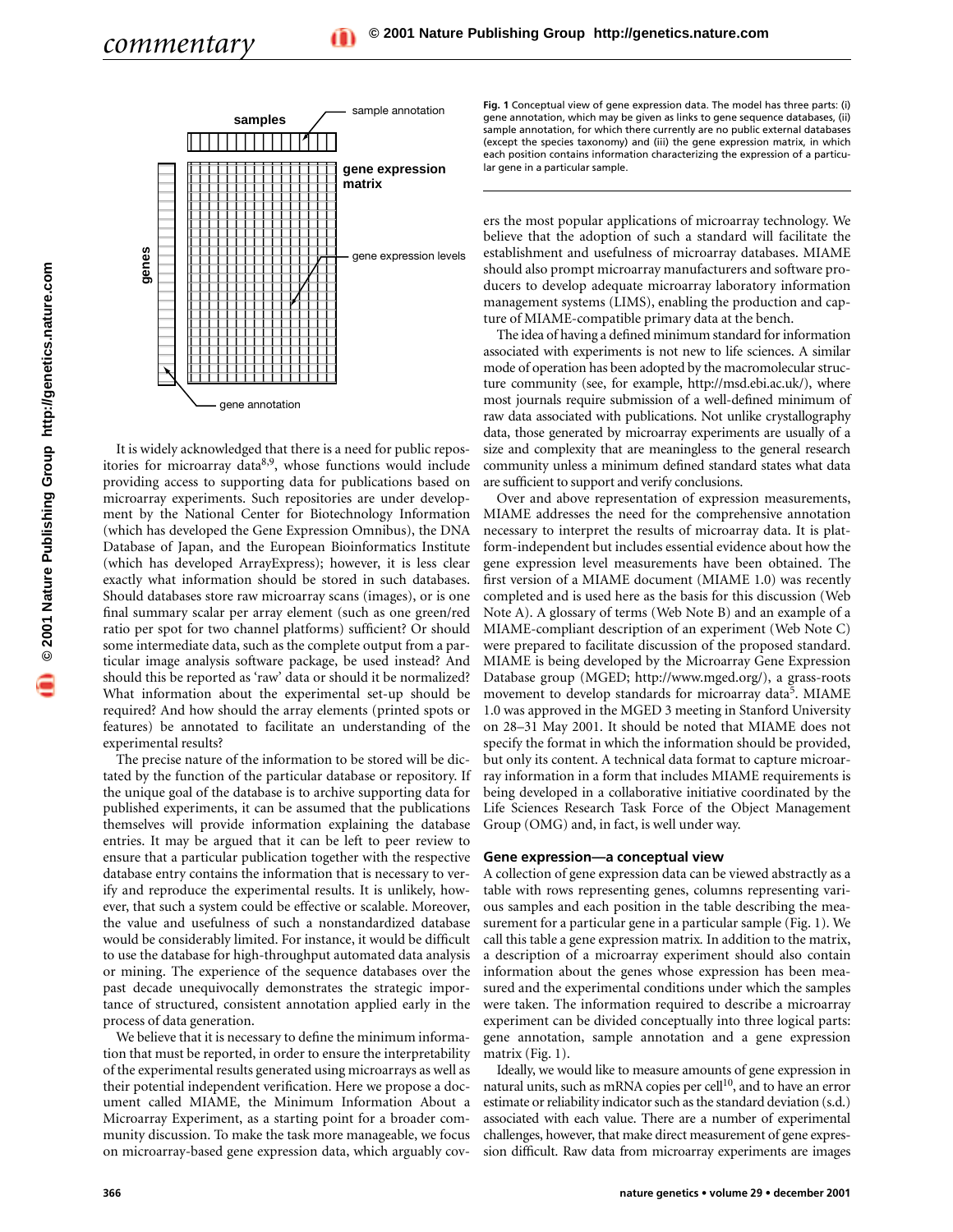**quantification matrices**

array scans and the second vertice quantifications and samples samples

spots

**Fig. 2** Three levels of microarray gene expression data processing. The raw data from microarray experiments are images. These images have to be quantified by image analysis software, which identifies spots related to each element on the array and measures the fluorescence intensity of each spot in each channel, together with the background intensity and a number of other quantifications, depending on the particular software (microarray quantification matrices). To obtain the final gene expression matrix, all the quantities related to each gene (either on the same array or on replicate arrays) have to be combined and the entire matrix has to be normalized to make different arrays comparable.

from hybridized microarray scans that have to be analyzed to identify and quantify each feature (spot) in the image. A DNA sequence may be spotted on a

microarray several times; in addition, several distinct DNA sequences may be spotted that map to the same gene. To yield a single value for these, the corresponding measurements have to be combined. Moreover, the same biological condition can be measured in several (replicate) hybridizations, and the information from all replicates has to be summarized to derive a single gene expression data matrix. Finally, to compare microarray data from several samples, the data must be appropriately normalized.

**raw data**

There are at least three levels of data relevant to a microarray experiment: (i) the scanned images (raw data); (ii) the quantitative outputs from the image analysis procedure (microarray quantitation matrices); and (iii) the derived measurements (gene expression data matrices; Fig. 2). There is an important series of transformations leading from raw data to the gene expression matrix, and the steps involved are far from being standardized.

As there are no widely used standard controls for microarray assays, microarray data from different sources use different measurement units whose conversion factors are typically unknown and may even vary depending on expression level. This indicates the necessity to record not only the final gene expression matrix, but also a detailed description of how the expression values were obtained, if verification of the data is to be ensured. Consequently, the nature of the data that must be recorded necessarily becomes more complex.

Because microarray data have meaning only in the context of the particular biological sample and the exact conditions under which the samples were taken, a major element of the standard that we propose addresses sample annotation. For instance, if we are interested in finding out how different cell types react to treatments with various chemical compounds, we must record unambiguous information about the cell types and compounds used in the experiments. This information should be contained in sample annotation.

Although gene annotation can to a certain extent be expressed by links to sequence databases, the possibly complicated manyto-many relationships between genes in the gene expression matrix and elements on the array make it necessary to provide a full and detailed description of each element on the array.

#### **General principles of MIAME design**

As a starting point, we propose that for the data and annotations from microarray experiments to have the most value, they should



**gene expression data matrix**

genes

ilar experiments and permit replication of experiments and (ii) the information should be structured in a way that enables useful querying as well as automated data analysis and mining.

The first requirement implies that a detailed annotation of the sample and other experimental conditions should be recorded and that some reliability estimates of particular data points should be given. For example, red/green ratios alone for two-channel platforms cannot normally be regarded as sufficient-currently there is no widely accepted method for indicating the confidence in a measurement, and much intensity-specific and expression-level information is lost. The necessary level of detail and whether the raw image data should be included are less obvious and are still widely discussed in the microarray community.

The second requirement implies the need for controlled vocabularies and ontologies to represent data as well as the need to limit free-format text only to cases where more structured representations are not feasible. This includes the use of a standardized nomenclature for the description of biological samples and conditions. The nomenclature may be as simple as a controlled vocabulary or as fully developed as an ontology. Usage of the same taxonomic classification (http://www.ncbi.nlm.nih.gov/Taxonomy/) is an example of an ontology that allows researchers to unambiguously determine the phylogenetic relationship between organisms. Unfortunately, such resources are not available for many other types of sample annotation, particularly those specific for individual species, such as 'developmental stage' (see the MGED Ontology Working Group home page for reference). A practical approach may be to initially use free-text descriptions for some sample annotations, despite the difficulty of incorporating them in automated queries. The use of free text may be sufficient, for example, in describing details of a laboratory protocol. A reference to a publication describing the experiment is an alternative; however, there are obvious drawbacks to not having information in hand for either queries or browsing.

Although the goal of MIAME is to specify only the content of the information and not the technical format, MIAME includes recommendations for which parts of the information should be provided as controlled vocabularies. The distinction between free-text format and controlled vocabularies influences the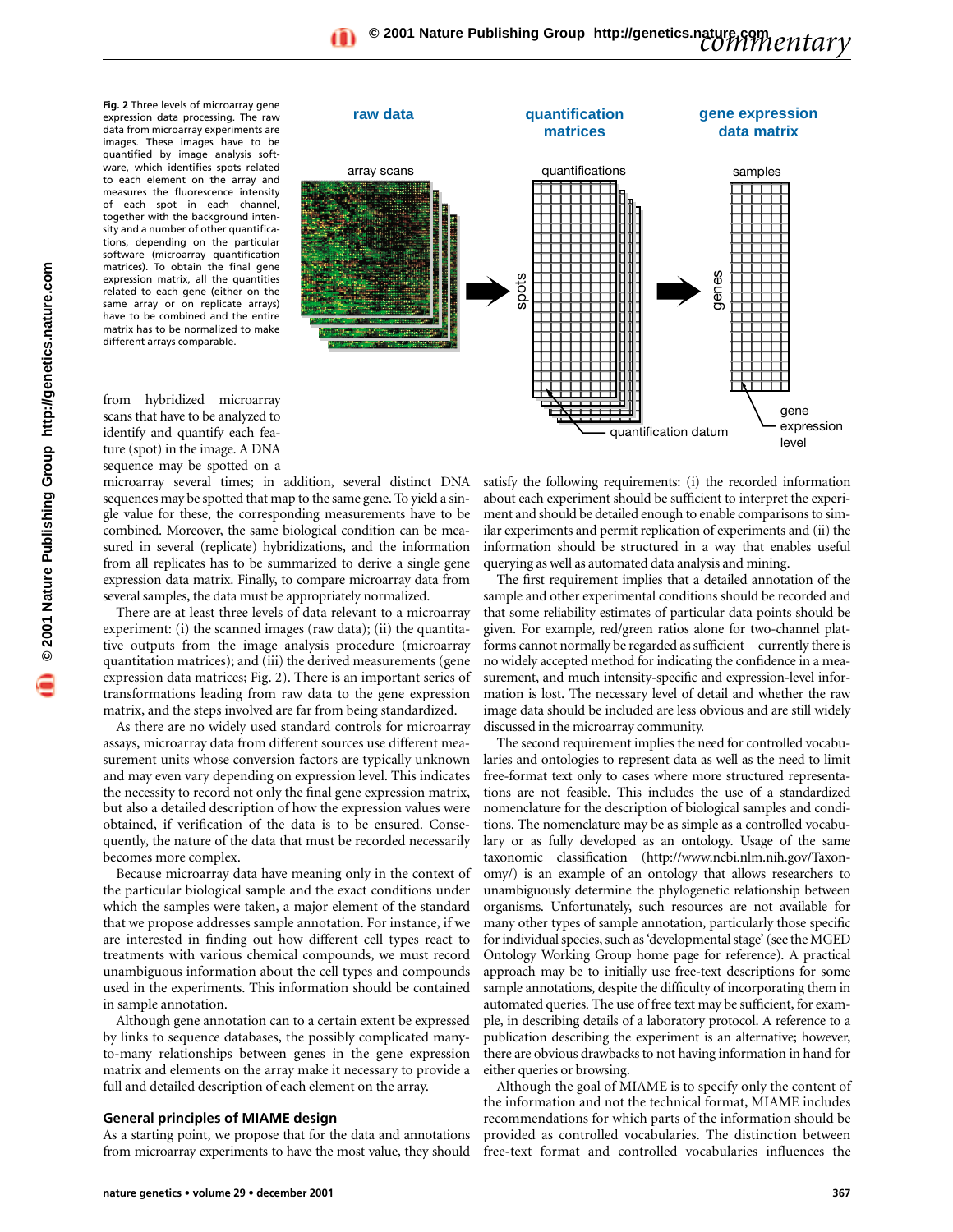

data in sufficient detail and with sufficient annotation, so that interested parties will have all the necessary information to understand how conclusions were reached. Note that we assume that data will be produced by different experimental platforms and laboratories, which means that few default assumptions can be made and most of the information should be reported explicitly by each laboratory.

In developing MIAME, we have sought to find a compromise between placing a burden on data producers to annotate experiments in elaborate detail and ensuring that data are

information content: a defined term taken from a given controlled vocabulary is more precise in its meaning than the same term used in a free-text field and can provide more advanced data query and analysis options. As the majority of the necessary controlled vocabularies do not exist, the MIAME definition includes lists of 'qualifier, value, source' triplets, which authors can use to define their own qualifiers and provide the appropriate values. For instance:

> qualifier: cell type value: epithelial source: Gray's anatomy (38th ed.) or qualifier: treatment value: 15′ heat shock source: Smith and Jones, *Nature Genet.* (1992)

Given sufficient detail by the author, these triplets can fully describe a particular aspect of an experiment. The idea stems from the information sciences, where a 'qualifier' defines a concept and a 'value' contains the appropriate instance of the concept. 'Source' is either user-defined or a reference to an externally defined ontology or controlled vocabulary, such as the species taxonomy database. The judgment regarding the necessary level of detail is left to the data providers. In the future, these qualifier lists may be gradually supplemented with predefined fields as the respective ontologies are developed.

The aim of establishing microarray databases should be kept in mind, although the MIAME document is conceptually independent from it. An important principle in MIAME is that its parts can be provided as references or links to pre-existing and identifiable descriptions. For instance, for commercial or other standard arrays, required information needs to be provided only once by the array supplier and referenced thereafter by the users. Standard protocols also need to be provided only once after they are established, whereas specific deviations and parameters may be provided with each experiment (note that this would allow users to create a library of standard protocols). It is necessary that either a valid reference or the information itself be provided for every experimental data set.

There is one important additional principle underpinning MIAME: as microarray technology is developing rapidly, it would be counterproductive and unrealistic to impose on users any particular platform, software or methods of data analysis. Instead the standards should simply require the description of annotated in enough detail to be useful to the general research community. Too much detail may be too taxing for data producers and may complicate data recording and database submission, whereas too little detail may limit the usefulness of the data. MIAME is an informal specification, the goal of which is to guide cooperative data providers. It is not designed to close all possible loopholes in data submission requirements. MIAME is not designed as a 'questionnaire' that can be filled in, but only as an informal specification on which microarray experiment–annotation tools may be based.

### **The six parts of MIAME**

We define a microarray experiment as a set of one or more hybridizations, each of which relates one or more samples to one or more arrays. The hybridized array is then scanned and the resulting image analyzed, relating each element on the array with a set of measurements (Fig. 3). The data are normalized and combined with data from replicate hybridizations.

The minimum information about a published microarraybased gene expression experiment includes a description of the following six sections:

- 1. Experimental design: the set of hybridization experiments as a whole
- 2. Array design: each array used and each element (spot, feature) on the array
- 3. Samples: samples used, extract preparation and labeling
- 4. Hybridizations: procedures and parameters
- 5. Measurements: images, quantification and specifications
- 6. Normalization controls: types, values and specifications

Each of these sections contains information that can be provided using controlled vocabularies, as well as fields that use free-text format. Here we discuss only the general information required in each of these sections; for a full description, see the MIAME document (Web Note A), which includes a sample experiment described according to MIAME requirements. We do not discuss why we regard each of the MIAME elements as necessary, but we hope that this follows from the principles discussed in the previous sections.

In constructing the MIAME standard, we were careful to include as much relevant information as possible to aid in the interpretation of the results of each microarray experiment. Some have suggested that this is excessive as, for example, sample preparation and labeling protocols typically appear in the Methods sections of publications associated with microarray experiments. Although these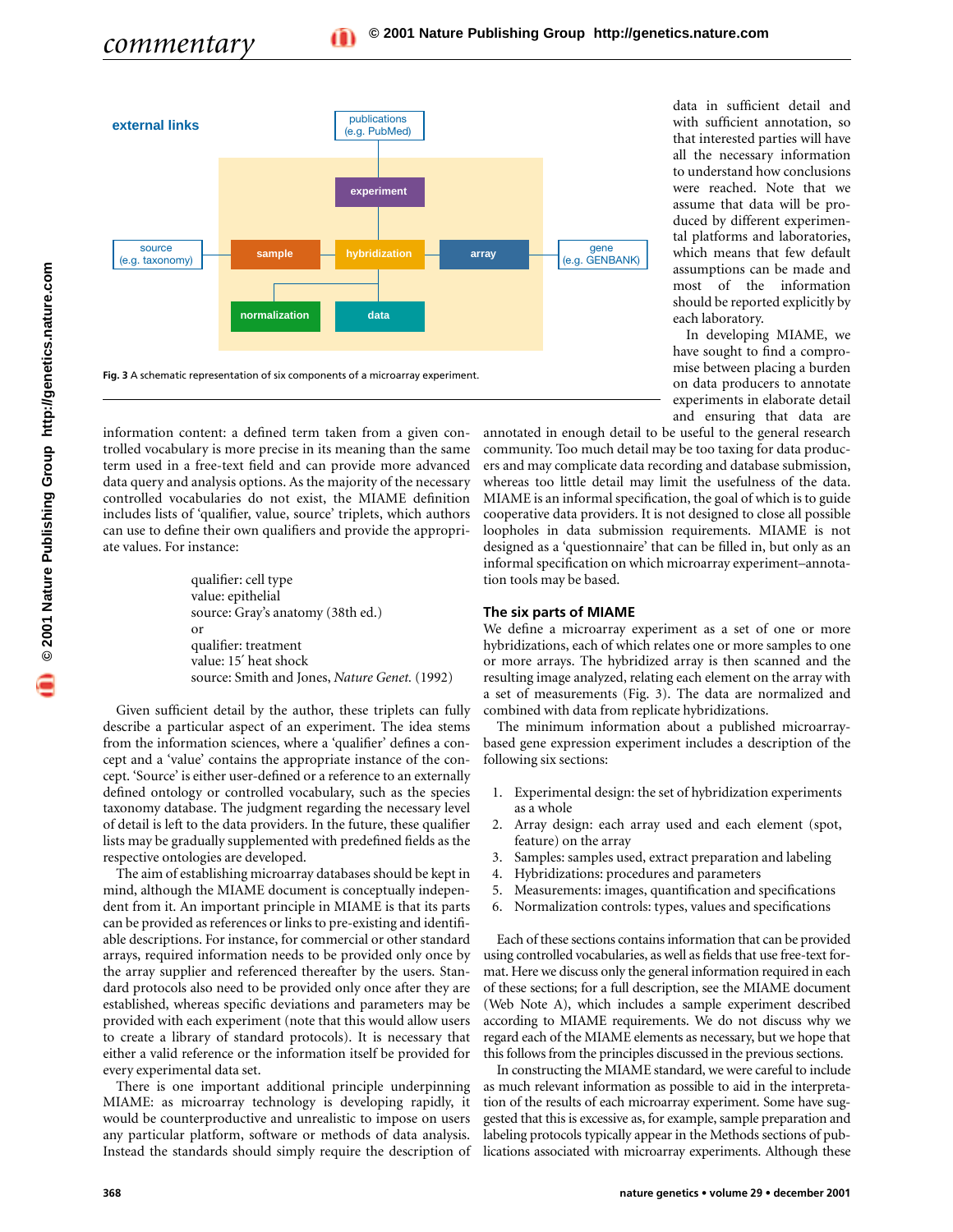assertions are merited, we believe that the comprehensive nature of MIAME confers distinct advantages without imposing an excessive burden on submitters of microarray data. There are a number of reasons for this. First, stand-alone entries make the use of a database inherently more efficient. Second, a collection of protocols in a relatively standard format (including controlled vocabularies) would facilitate comparison and usage of the protocols by third parties. Third, not all journals publish experimental protocols in sufficient detail (often due to length considerations) for others to reproduce them. Fourth, once this information has been prepared for a journal publication, providing it for a database submission should not constitute significant additional effort. Moreover, journals are increasingly relying on electronic release of both protocols and the data supporting published reports, and the MIAME standard would allow for a uniform presentation of such information.

**Part 1: Experimental design.** This section describes the experiment as a whole, which may consist of one or more hybridizations. Normally an 'experiment' should include a set of hybridizations that are inter-related and address a common biological question, such as all hybridizations relating to research published in a single paper. Each experiment should have an author (submitter) as well as contact information, links (URL), citations and a single-sentence experiment title. The section also includes a free-text format description of the experiment or a link to an electronically available publication.

The minimal information required in this section includes the type of the experiment (such as normal-versus-diseased comparison, time course, dose response, and so on) and the experimental variables, including parameters or conditions tested (such as time, dose, genetic variation or response to a treatment or compound). This section also provides general quality-related indicators such as usage and types of replicates and quality-control steps (such as dealing with low-complexity sequence-induced nonspecific hybridization). Provided in a format of controlled vocabularies, these will enable accurate queries and more formal data analysis than free-text descriptions.

Finally, this section specifies the experimental relationships between the array and sample entities—that is, which samples and which arrays were used in each hybridization assay. Each of these will be assigned unique identifiers that are cross-referenced with the information provided in the following sections. This information will allow the user to reconstruct unambiguously the experimental design and to relate together information from further MIAME sections.

Part 2: Array design. The aim of this section is to provide a systematic definition of all arrays used in the experiment, including the genes represented and their physical layout on the array. There are two parts to this section. The first is a list of the physical arrays; each member of the list is a simple description that gives a unique ID to each array used in the experiment and a reference to a particular array design. These designs are described in the second part of the section.

In the context of a database, array types should be defined and submitted only once by the array provider and referred to thereafter by users of the arrays. The array-type definition includes information common to all arrays of a particular type (such as glass-slide spotted with PCR-amplified cDNA clones) as well as precise descriptions of the physical content of each element (spot or feature). This section consists of three parts: (i) a description of the array as a whole (such as platform type, provider and surface type); (ii) a description of each type of element or spot used (properties that are typically common to many elements, such as 'synthesized oligo-nucleotides' or 'PCR products from cDNA clones'); and (iii) a description of the specific properties of each element, such as the DNA sequence and, possibly, quality-control indicators.

The challenge for element definition is to achieve a unique and unambiguous description of the element. Because references to an external gene index may not be stable, it is essential to physically identify each element's composition. Disclosing the nature of the relationship between an array element and its cognate gene's transcript allows informed assessment of an element's potential for nonspecific cross-hybridization or its capacity to distinguish alternative splice variants. Thus, where elements are based on cDNA clones, PCR amplicons or composite oligonucleotides, it is necessary that clone IDs, primer pair sequences or oligonucleotide sequence sets, respectively, are specified. In the case of commercial arrays where such details may be proprietary, MIAME allows for a compromise: instead of the actual probe sequence, the reference sequence from which the probe was derived may be specified. Although we do not consider this to be ideal, as the probe sequence may affect the results and interpretation of hybridization, it does allow commercial organizations to protect their intellectual investment in developing their array reagents while providing the minimum information necessary to uniquely identify the array elements.

Part 3: Samples. This section describes the second partner in the hybridization reaction: the labeled nucleic acids that represent the transcripts in the sample. The MIAME 'sample' concept represents the biological material (or biomaterial) for which the gene expression profile is being established. This section is divided into three parts which describe the source of the original sample (such as organism taxonomy and cell type) and any biological *in vivo* or *in vitro* treatments applied, the technical extraction of the nucleic acids, and their subsequent labeling.

As the characteristics necessary to accurately define a biological sample vary greatly from organism to organism, most of the biological sample definition is provided as an adaptable list of 'qualifier, value, source' triplets (such as 'strain', '129P1-Lama2dy' or 'ICSGNM'). Currently, the single common feature of all samples is the organism's taxonomic definition. A list of qualifiers initially left at a submitter's discretion may progressively be made standard when applicable ontologies are made public.

As for laboratory protocols for sample treatments, sample extraction and labeling, these will need to be specified initially as free-format text. Again, it is anticipated that popular protocols will be provided once and referred to thereafter by submitters pointing out the exact parameters and deviations from the standard protocol. Knowledge of these protocols may be important for interpreting the data.

Part 4: Hybridizations. This section defines the laboratory conditions under which the hybridizations were carried out. Other than a free-text description of the hybridization protocol, MIAME requires that a number of critical hybridization parameters are explicitly specified: choice of hybridization solution (such as salt and detergent concentrations), nature of the blocking agent, wash procedure, quantity of labeled target used, hybridization time, volume, temperature and descriptions of the hybridization instruments.

**Part 5: Measurements.** The actual experimental results are defined in this section. It consists of the three parts discussed in Section 2, progressing from raw to processed data: (a) the original scans of the array (images), (b) the microarray quantification matrices based on image analysis, and (c) the final gene expression matrix after normalization and consolidation from possible replicates.

Image data should be provided as raw scanner image files (such as TIFF), accompanied by scanning information that includes relevant scan parameters and laboratory protocols. MIAME does not require a particular image format, only that submitters provide the original scans upon which data quantification was based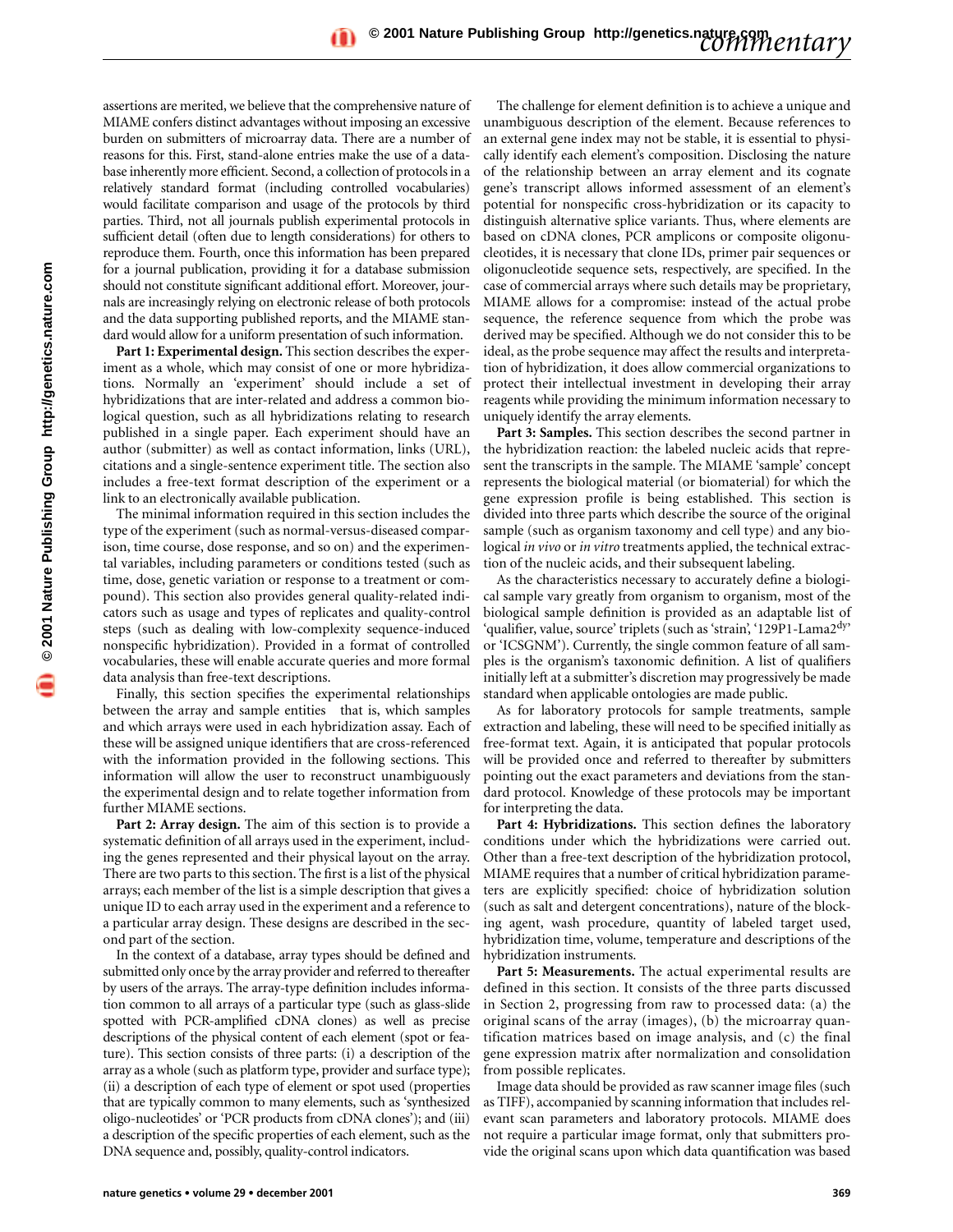in a format readable by generally available software. Storing the primary image files would require a significant quantity of disk space, and there is no community consensus as to whether this would be cost-effective or whether this should be the task of public repositories or the primary authors. Nevertheless, as images represent the primary data from a microarray assay and the algorithms used for analysis can affect the conclusions that are reached, the current MIAME standard includes a specification for image deposition. As scanning protocols and image analysis methods mature, this mandatory requirement on image files may be revisited.

For each experimental image, a microarray quantification matrix contains the complete image analysis output as directly generated by the image analysis software (normally provided as separate spreadsheet-type files). Note that for a given image this is a 2D matrix, where array elements (spots or features) constitute one dimension and quantification types (such as mean and median intensity, mean or median background intensity) are the second dimension. We also provide in this section the co-lateral information needed to understand how image analysis was carried out, in particular the software used, the underlying methodology (such as algorithms and statistics), all relevant parameters and the definitions of the quantifications used (such as mean or median intensity). Note that if authors use their own custommade (or customized) image-analysis software, the specification of its output is not formally dictated by MIAME. Nevertheless, in the spirit of MIAME, the output should include the information that permits the nature and quality of individual spot measurements to be assessed.

Finally, the gene expression matrix (summarized information) consists of sets of gene expression levels for each sample. If microarray quantification matrices can be considered spot/image centric, then the gene expression matrix is gene/sample centric. At this point, the expression values may have been normalized, consolidated and transformed in any number of ways by the submitter in order to present the data in a form amenable to scientific analysis. Rather than attempting to impose a standard for gene expression values, MIAME indicates preferred detailed specifications of all numerical calculations applied to unprocessed quantifications in (b) that have led to the data in (c). Experimenters are encouraged, though not required, to provide reliability indicators (such as s.d.) for each data point.

**Part 6: Normalization controls.** A typical microarray experiment involves a number of hybridization assays in which the data from multiple samples are analyzed to identify relative changes in expression levels, identify differentially expressed genes and, in many cases, discover classes of genes or samples having similar patterns of expression. A typical experiment follows a 'reference design' (more sophisticated loop designs have been proposed $11$ , although these have not yet been widely adopted) in which many samples are compared to a common reference sample so as to facilitate inferences about relative expression changes between samples. For these comparisons, the reported hybridization intensities derived from image processing must first be normalized. Normalization adjusts for a number of technical variations between and within single hybridizations, namely quantity of starting RNA and labeling and detection efficiencies for each sample. There are a variety of normalization schemes in use, including total-intensity, ratio-based and both linear and nonlinear regression techniques. In addition, these analyses may be based on either the complete data set, a user-defined subset of genes (often a set of 'housekeeping genes' thought not to change their level of expression under the conditions used) or exogenous genes for which RNA is 'spiked' into the initial samples of interest. Whether used for normalization or not, the use of exogenous controls is becoming increasingly common both for quality control within single arrays and for array-hybridization comparisons within and between platforms.

Section 6 of the MIAME standard provides an opportunity for the specification of parameters relevant to normalization and control elements. Our proposed standard includes (i) the normalization strategy (spiking, housekeeping genes, total array, other approach) (ii) the normalization and quality control algorithms used, (iii) the identities and location of the array elements serving as controls, as well as their type (spiking, normalization, negative or positive hybridization controls, 'landing lights' to assist spotfinding), and (iv) hybridization extract preparation, detailing how the control samples are included in sample targets prior to hybridization.

#### **Discussion**

Our goal is to develop a standard that can serve both research scientists and software developers. To that end, we hope that this description will stimulate discussion of the proposed MIAME standards and we encourage the microarray community, as well as the general research community, to provide us with their views on how this standard can be improved. For this purpose an email discussion group has been set up by MGED consortium (to join, see http://www.mged.org).

At first glance, the extent of the information requested in the MIAME specification may seem daunting. It should be noted, however, that for most laboratories the majority of the information will be similar for many experiments, and once that information is specified, it should not have to be specified again. For example, most laboratories will use a single design for tens or hundreds of microarray experiments. The same is true of labeling protocols and normalization strategies. Describing these and other specifications has several goals: to help scientists conducting and designing experiments to record appropriate data, to assist those scientists interpreting or analyzing those data and to facilitate the design of databases and software that enable the data to be archived, queried and retrieved in an intuitive and biologically relevant manner.

We pose several questions to the research community. Is the current MIAME draft sufficiently detailed to capture the information needed to analyze and evaluate microarray data? If not, what is missing? Or is MIAME already too extensive, requiring specific details that are unlikely to ever be exploited; if so, what is superfluous? Are there objections to having a defined minimum information standard in principle and, if so, what are the alternatives? The goal of our proposal is not to impose specific solutions upon the community but instead to establish a community-wide understanding of the optimal infrastructure for the sharing of microarray data. It is possible that parts of MIAME may be burdensome whereas other sections do not offer sufficient detail. One important consideration is the queries that one would like to make of a MIAME-supportive gene expression database. Our development of MIAME was guided primarily by a desire to provide the information necessary to make such queries.

The MIAME document represents an overall consensus of the  $MGED$  working group on microarray data annotations<sup>1</sup> in all parts except section 5(a) concerning 'hybridization-scan raw data'. A majority of the working group supports the view that providing raw image data is an essential part of MIAME. There is also a considerable minority, however, who do not adhere to this view. If the consensus emerges that the primary image data are important, what is the preferred mechanism for ensuring access to images? Should they be stored in public repositories, or should the availability of the images be the responsibility of the experimenter? We anticipate that the answer to this (and other questions posed here) may evolve over time.